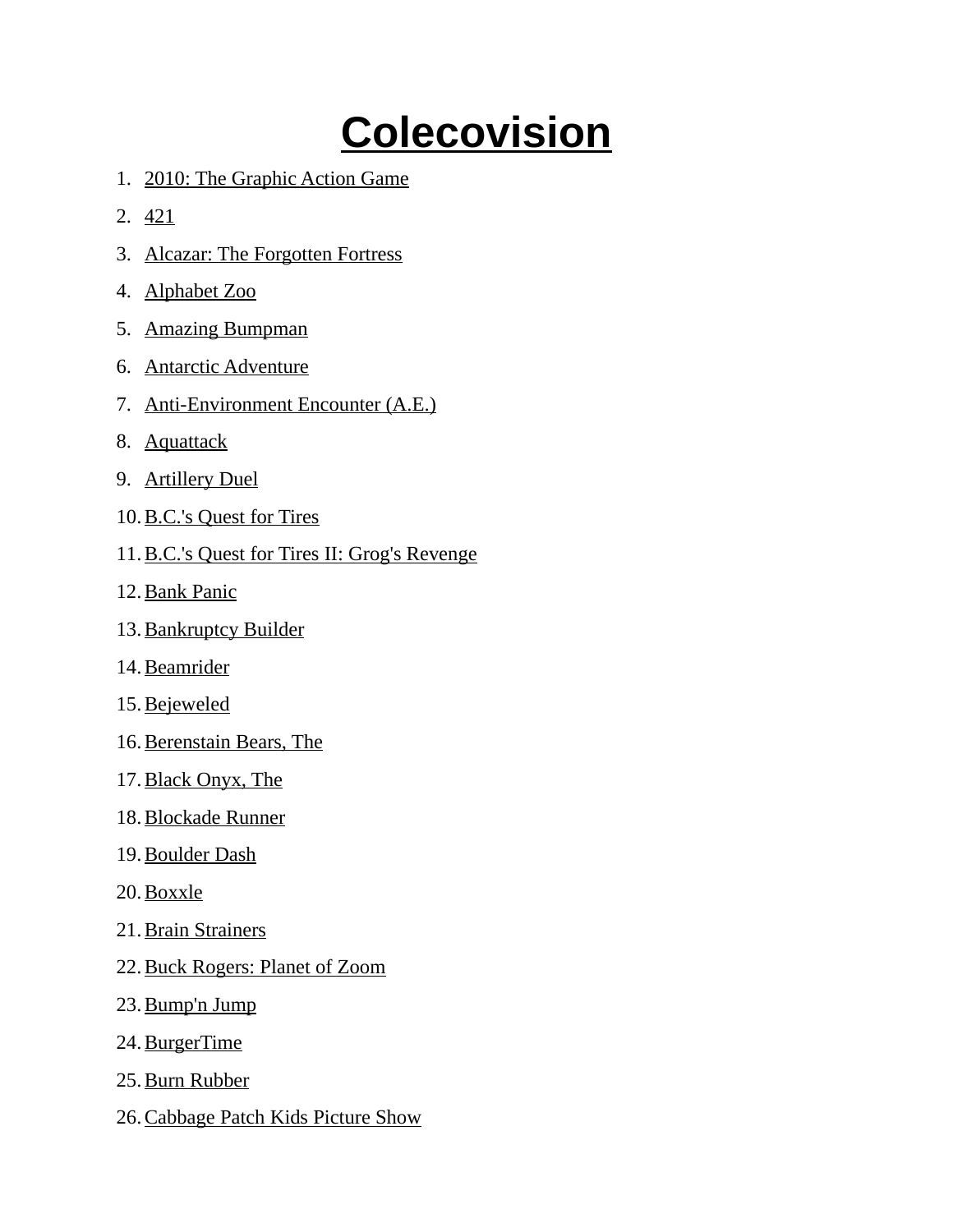- 27. Cabbage Patch Kids: Adventures in the Park
- 28. Campaign '84
- 29. Carnival
- 30. Caterpillar S.O.S.
- 31. Centipede
- 32. Choplifter!
- 33. Chuck Norris Superkicks
- 34. Circus Charlie
- 35. Congo Bongo
- 36. Cosmic Avenger
- 37. Cosmic Crisis
- 38. Dam Busters, The
- 39. Dance Fantasy
- 40. Decathlon, The Activision
- 41. Defender
- 42. Deflektor Kollection
- 43. Destructor
- 44.Destructor SCE (Standard Controller Edition)
- 45. Dig Dug
- 46. Donkey Kong
- 47. Donkey Kong, Jr.
- 48.Dr. Seuss' Fix-Up the Mix-Up Puzzler
- 49. Dragonfire
- 50. Dukes of Hazzard, The
- 51. Escape From The Mind Master
- 52. Evolution
- 53. Facemaker
- 54. Fall Guy, The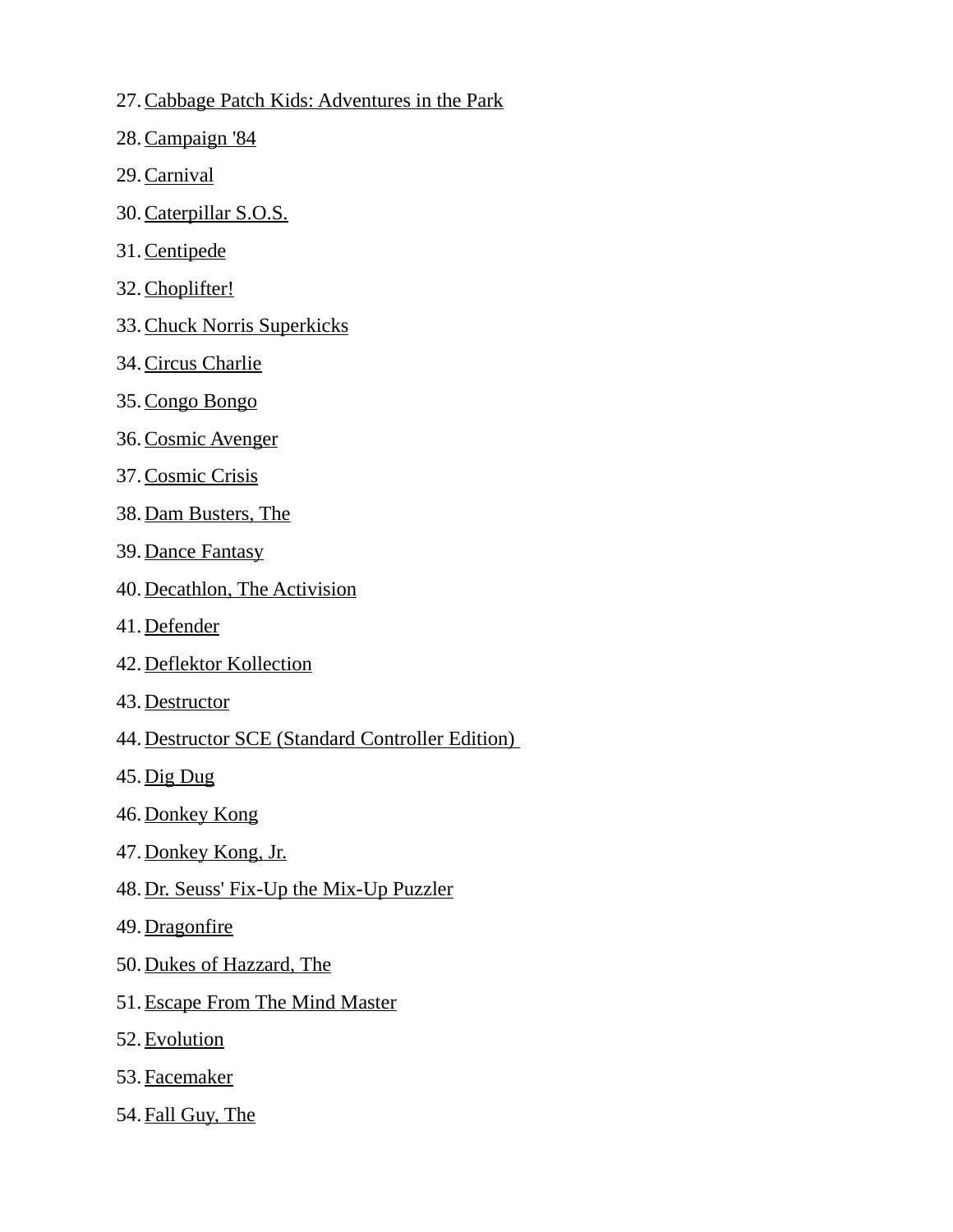55. Fathom

56. Fireman

57. Flipper Slipper

58. Fortune Builder

59. Fraction Fever

60. Frantic Freddy

61. Frenzy

62. Frog Feast

63. Frogger

64. Frogger II: Threeedeep!

65. Front Line

66. Front Line S.C.E

67. Galaxian

68. Gateway to Apshai

69. Ghostblaster

70. Girl's Garden

71. Golgo 13

72. Gorf

73. Gulkave

74. Gust Buster

75. Gyruss

76. H.E.R.O.

77. Heist, The

78. Illusions

79. Insane Pickin' Sticks VIII

80. It's Only Rock'n Roll

81. James Bond 007

82. Jeepers Creepers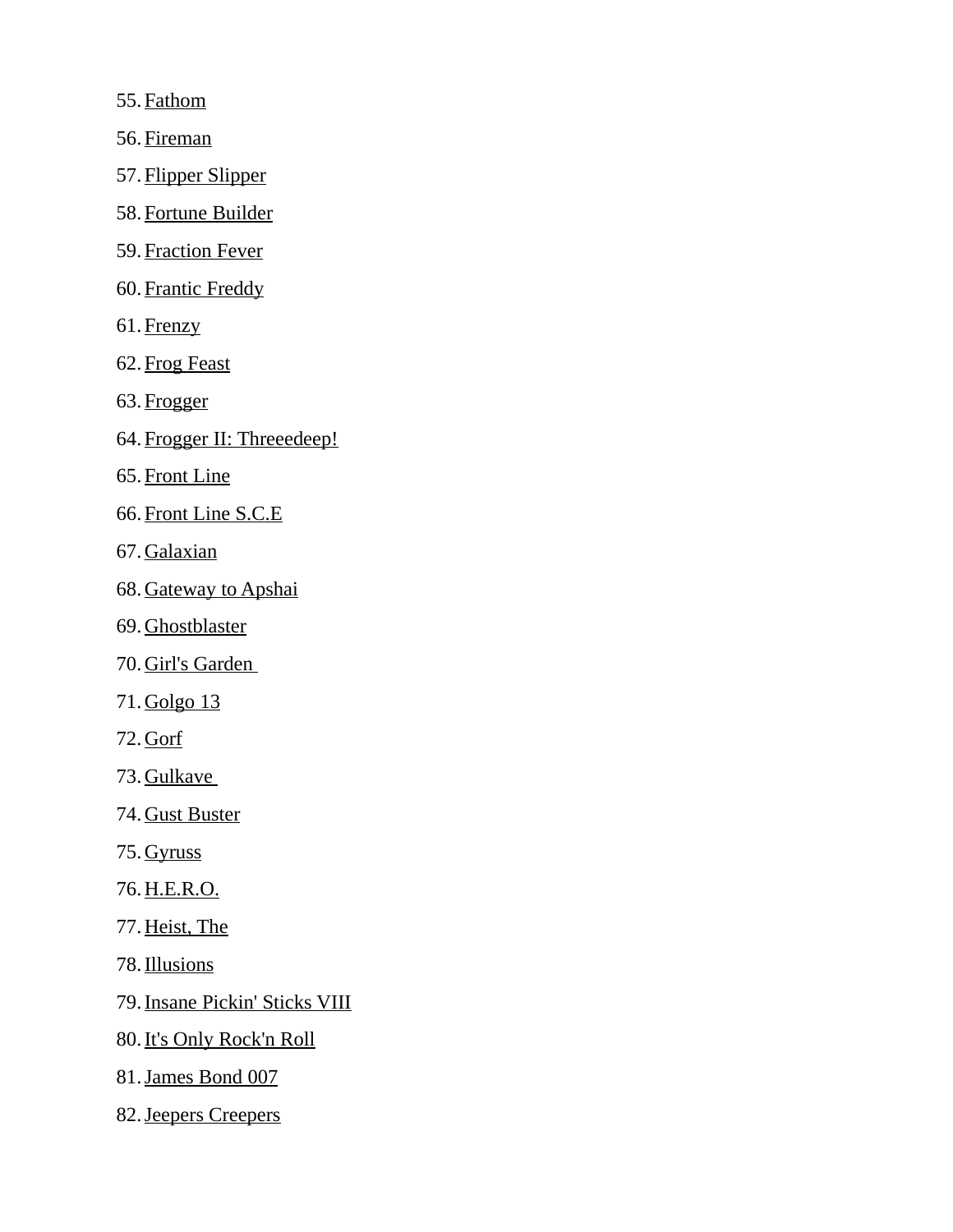83. Jet Pack!

84. Joust

85. Jukebox

- 86. Jumpman Junior
- 87. Jungle Hunt
- 88. Ken Uston Blackjack-Poker
- 89. Kevtris
- 90. Keystone Kapers
- 91. Kobashi
- 92. Konami's Ping-Pong
- 93. Lady Bug
- 94. Learning with Leeper
- 95. Linking Logic
- 96. Logic Levels
- 97. Looping
- 98. M\*A\*S\*H
- 99. Magical Tree
- 100. Mario Brothers
- 101. Maze Maniac
- 102. Memory Manor
- 103. Meteoric Shower
- 104. Miner 2049er
- 105. Miss Space Fury
- 106. Module Man
- 107. Monkey Academy
- 108. Montezuma's Revenge
- 109. Moonsweeper
- 110. Mopiranger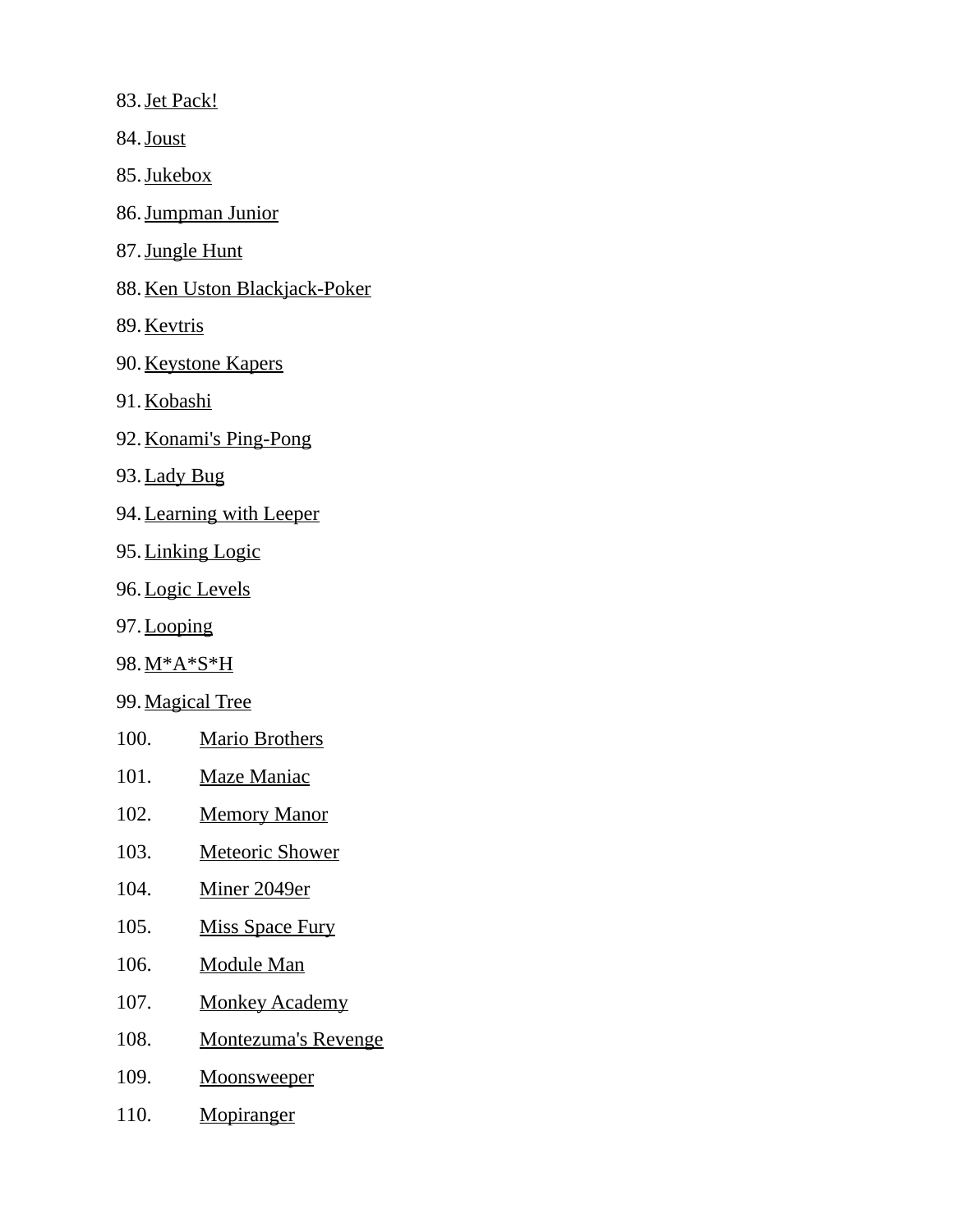| 111. | <u>Motocross Racer</u>                         |
|------|------------------------------------------------|
| 112. | <b>Mountain King</b>                           |
| 113. | <b>Mouse Trap</b>                              |
| 114. | <u>Mr. Chin</u>                                |
| 115. | <u>Mr. Do!</u>                                 |
| 116. | Mr. Do!'s Castle                               |
| 117. | Ninja Princess                                 |
| 118. | <b>Nova Blast</b>                              |
| 119. | Oil's Well                                     |
| 120. | <b>Omega Race</b>                              |
| 121. | <b>One on One Basketball</b>                   |
| 122. | Pac-Man                                        |
| 123. | <b>Pac-Man Collection</b>                      |
| 124. | Peek-a-boo                                     |
| 125. | Pepper II                                      |
| 126. | <b>Pitfall II Arcade</b>                       |
| 127. | <b>Pitfall II: Lost Caverns</b>                |
| 128. | Pitfall!                                       |
| 129. | <b>Pitstop</b>                                 |
| 130. | Pooyan                                         |
| 131. | <b>Popeye</b>                                  |
| 132. | <u>Porky's</u>                                 |
| 133. | Power Lords - Quest for Volcan                 |
| 134. | <b>Princess Quest</b>                          |
| 135. | <b>Pyramid Warp &amp; Battleship Clapton 2</b> |
| 136. | Q*bert                                         |
| 137. | Q*bert's Qubes                                 |
| 138. | <b>Quest for Quintana Roo</b>                  |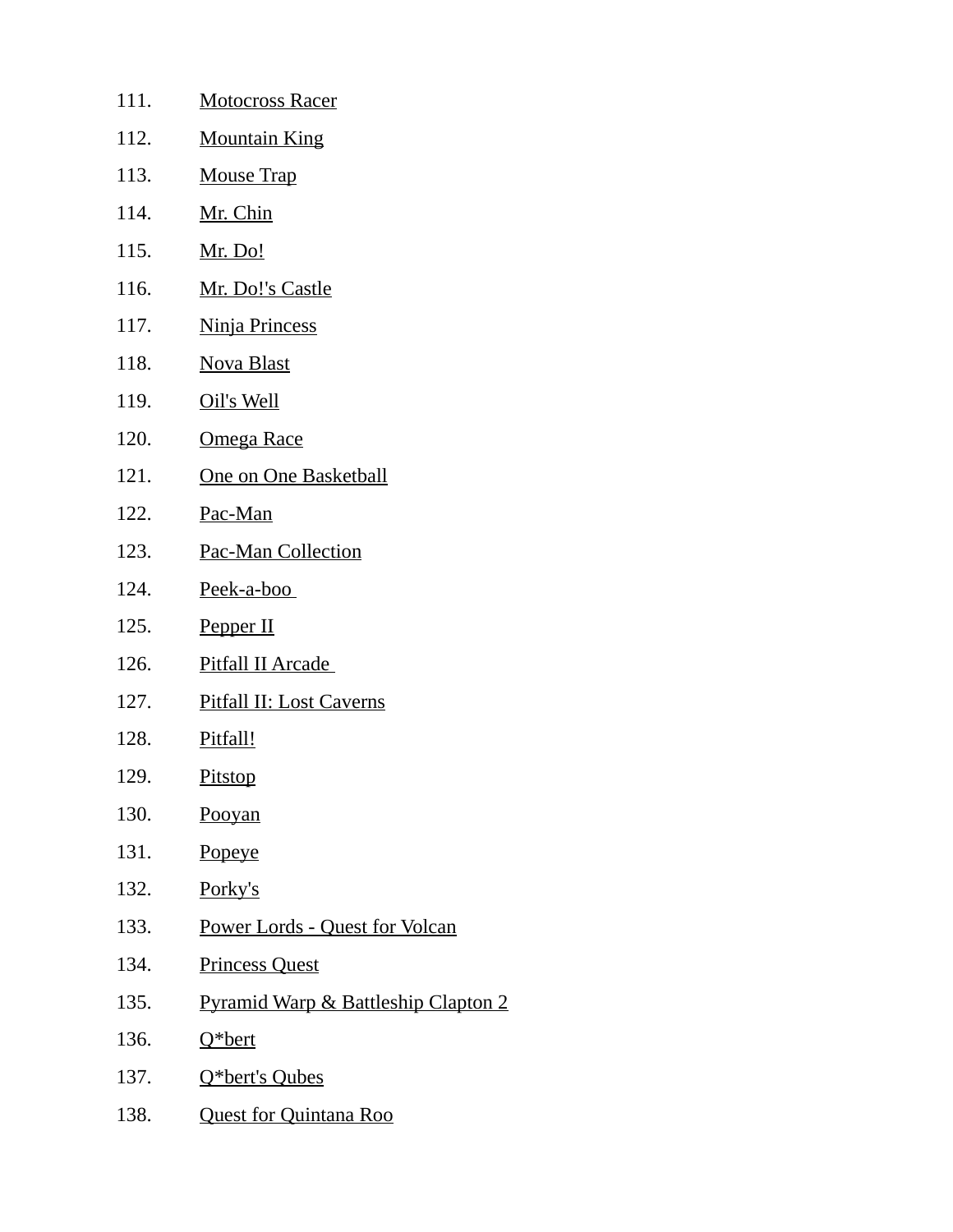- 139. Quest for the Golden Chalice
- 140. Reversi and Diamond Dash
- 141. River Raid
- 142. Road Fighter
- 143. Robin Hood
- 144. Roc'n Rope
- 145. Rock'n Bolt
- 146. Rocky: Super Action Boxing
- 147. Rolloverture
- 148. Root Beer Tapper
- 149. Sammy Lightfoot
- 150. Search For The Stolen Crown Jewels 3
- 151. Sector Alpha
- 152. Sewer Sam
- 153. Sir Lancelot
- 154. Skiing
- 155. Sky Jaguar
- 156. Slither
- 157. Slurpy
- 158. Smurf Paint'n Play Workshop
- 159. Smurf Rescue in Gargamel's Castle
- 160. Space Fury
- 161. Space Invaders Collection
- 162. Space Invasion
- 163. Space Panic
- 164. Spectron
- 165. Spy Hunter
- 166. Squares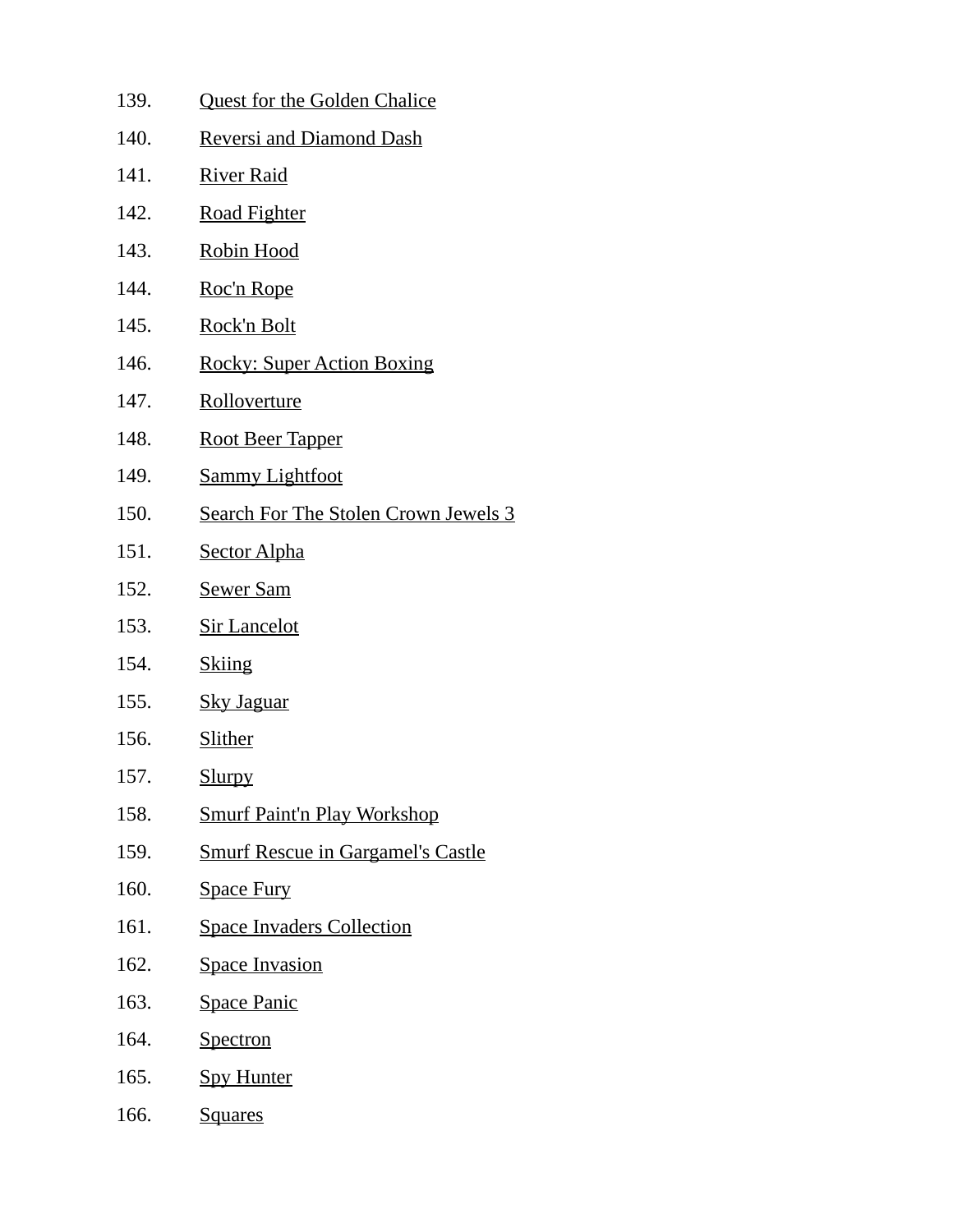| 167. | <b>Squish 'Em Featuring Sam</b>                  |
|------|--------------------------------------------------|
| 168. | <b>Star Force</b>                                |
| 169. | <b>Star Fortress</b>                             |
| 170. | <b>Star Trek: Strategic Operations Simulator</b> |
| 171. | <b>Star Wars: The Arcade Game</b>                |
| 172. | <b>Steamroller</b>                               |
| 173. | <b>Strike It</b>                                 |
| 174. | <b>Subroc</b>                                    |
| 175. | <b>Super Action Baseball</b>                     |
| 176. | <b>Super Action Football</b>                     |
| 177. | <b>Super Action Football (Soccer)</b>            |
| 178. | <b>Super Cobra</b>                               |
| 179. | <b>Super Cross Force</b>                         |
| 180. | Super DK!                                        |
| 181. | <b>Super DK! Junior</b>                          |
| 182. | <u> Super Sketch - Sketch Master</u>             |
| 183. | <b>Super Space Acer</b>                          |
| 184. | <u>Tank Wars</u>                                 |
| 185. | <u>Tarzan</u>                                    |
| 186. | <b>Telly Turtle</b>                              |
| 187. | <b>Threshold</b>                                 |
| 188. | <b>Time Pilot</b>                                |
| 189. | <b>Tomarc the Barbarian</b>                      |
| 190. | <b>Tournament Tennis</b>                         |
| 191. | <u> Track &amp; Field</u>                        |
| 192. | <u>Turbo</u>                                     |
| 193. | <b>Tutankham</b>                                 |
| 194. | Up'n Down                                        |